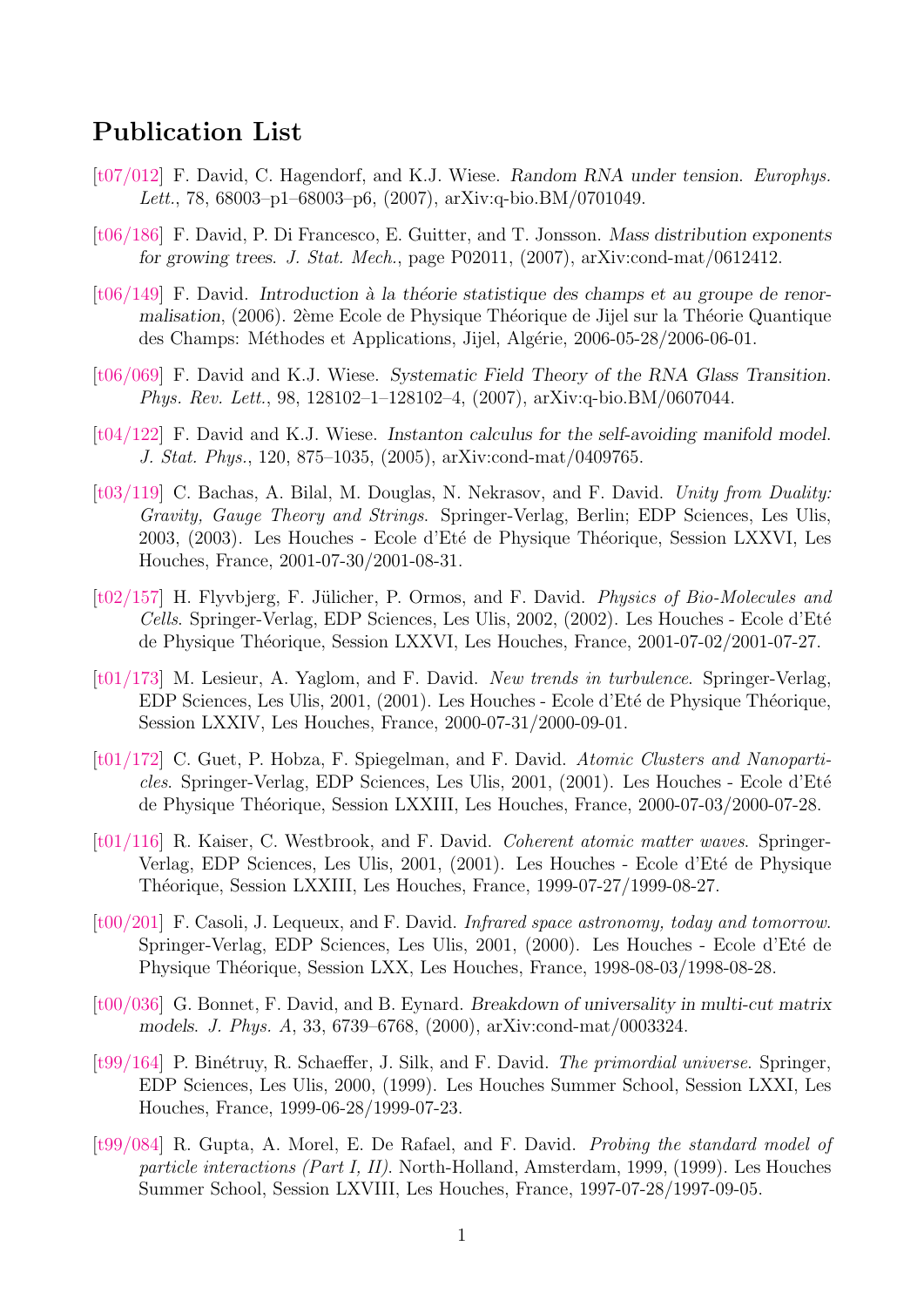- $[t98/152]$  G. Zaccai, J. Massoulié, and F. David. From cell to brain: the cytoskeleton, intraand inter-cellular communication, the central nervous system. North-Holland, 1998, (1998). Les Houches Summer School, Session LXV, Les Houches, France, 1996-07- 08/1996-07-26.
- [\[t98/127\]](http://www-spht.cea.fr/Docspht/search/article.php?id=t98/127) H. Nifenecker, J.-P. Blaizot, G.F. Bertsch, W. Weise, and F. David. Trends in Nuclear Physics, 100 Years Later. Elsevier Science B.V., Amsterdam, 1998, (1998). Ecole d'Eté de Physique Théorique, Session LXVI, Les Houches, France, 1996-07-30/1996-08-30.
- [\[t98/123\]](http://www-spht.cea.fr/Docspht/search/article.php?id=t98/123) G. Bonnet and F. David. Renormalization group for matrix models with branching interactions. Nucl. Phys. B, 552, 511–528, (1999), arXiv:hep-th/9811216.
- [\[t98/064\]](http://www-spht.cea.fr/Docspht/search/article.php?id=t98/064) F. David and K.J. Wiese. Large order behavior for self-avoiding membranes. Nucl. Phys. B, 535, 555–595, (1998), arXiv:cond-mat/9807160.
- [\[t98/014\]](http://www-spht.cea.fr/Docspht/search/article.php?id=t98/014) A. Comtet, T. Jolicoeur, S. Ouvry, and F. David. Topological aspects of low dimensional systems. Springer-Verlag, EDP Sciences, Les Ulis, 1999, (1999). Les Houches Summer School, Session LXIX, Les Houches, France, 1998-07-07/1998-07-31.
- [\[t97/186\]](http://www-spht.cea.fr/Docspht/search/article.php?id=t97/186) W.R. Holland, S. Joussaume, and F. David. Modeling the Earth's Climate and its Variability. Elsevier, 1999, (1999). Les Houches Summer School, Session LXVII - NATO Advanced Study Institute Modeling the Earth's Climate and its Variability, Les Houches, France, 1997-06-30/1997-07-25.
- [\[t97/001\]](http://www-spht.cea.fr/Docspht/search/article.php?id=t97/001) F. David, B. Duplantier, and E. Guitter. Renormalization Theory for the Self-Avoiding Polymerized Membranes. (1997), arXiv:cond-mat/9702136.
- [\[t96/112\]](http://www-spht.cea.fr/Docspht/search/article.php?id=t96/112) F. David. A scenario for the  $c > 1$  barrier in non-critical bosonic strings. Nucl. Phys. B [FS], 487, 633–649, (1997), arXiv:hep-th/9610037.
- [\[t96/105\]](http://www-spht.cea.fr/Docspht/search/article.php?id=t96/105) F. David, P. Ginsparg, and J. Zinn-Justin. Fluctuating geometries in statistical mechanics and field theory. Elsevier-North-Holland, Amsterdam, 1996, (1996). Les Houches, France , 1994-08-02/1994-09-09.
- [\[t96/089\]](http://www-spht.cea.fr/Docspht/search/article.php?id=t96/089) K.J. Wiese and F. David. New renormalization group results for scaling of selfavoiding tethered membranes. Nucl. Phys. B, 487, 529–632, (1997), arXiv:condmat/9602125.
- [\[t96/017\]](http://www-spht.cea.fr/Docspht/search/article.php?id=t96/017) F. David and K.J. Wiese. Scaling of self-avoiding tethered membranes: 2-loop renormalization group results. Phys. Rev. Lett., (1996), arXiv:cond-mat/9608022.
- [\[t95/149\]](http://www-spht.cea.fr/Docspht/search/article.php?id=t95/149) F. David and T. Jolicoeur. Generalized helimagnets between two and four dimensions. Phys. Rev. Lett., (1996), arXiv:cond-mat/9512147.
- [\[t95/129\]](http://www-spht.cea.fr/Docspht/search/article.php?id=t95/129) F. David. Self-avoiding random manifolds. NATO ASI Series B, 362, 73–85, (1997). in: Proceedings of the NATO Advanced Study Institute / Cargèse Summer School on Low Dimensional Applications of Quantum Field Theory, Cargèse, France, 1995-07-11/1995-07-29.
- [\[t95/111\]](http://www-spht.cea.fr/Docspht/search/article.php?id=t95/111) F. David. Self-avoiding polymerized membranes. (1995). in: Proceedings of the 19th IUPAP International Conference on : Proceedings of the 19th IUPAP International Conference on , Xiamen, China , 1995-07-31/1995-08-04.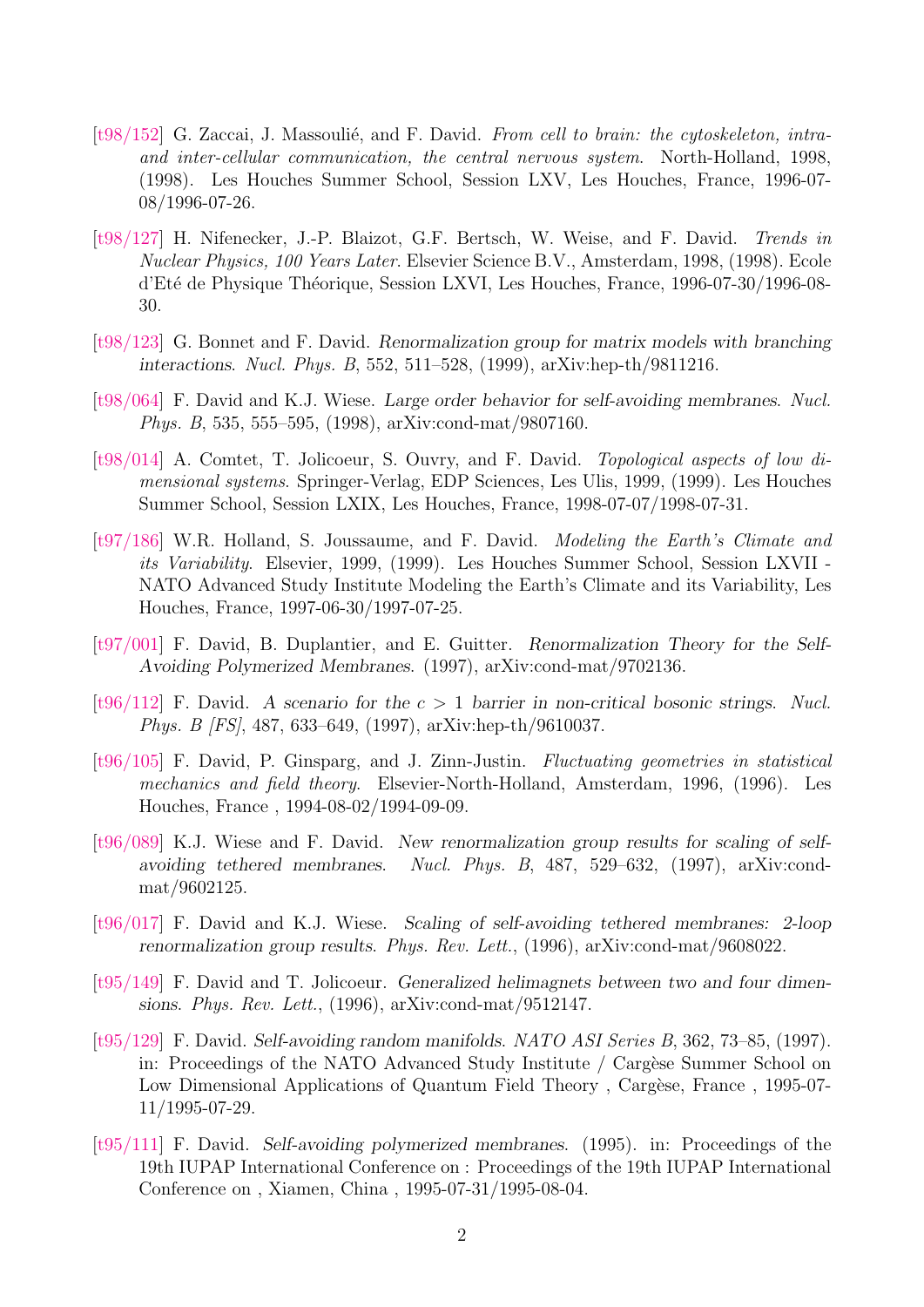- [\[t95/048\]](http://www-spht.cea.fr/Docspht/search/article.php?id=t95/048) F. David. Comment on "Superinstantons and the Reliability of Perturbation Theory in Non-Abelian Models". Phys. Rev. Lett., 75, 2626, (1995), arXiv:hep-lat/9504017.
- [\[t95/036\]](http://www-spht.cea.fr/Docspht/search/article.php?id=t95/036) K.J. Wiese and F. David. Self-avoiding tethered membranes at the tricritical point. Nucl. Phys. B, 450, 495–557, (1995), arXiv:cond-mat/9503126.
- [\[t94/129\]](http://www-spht.cea.fr/Docspht/search/article.php?id=t94/129) F. David. Introduction to conformal invariance in statistical mechanics and to random surface models. Lect. Notes Phys., 456, 1–54, (1995). in: Proceedings of the Ninth Crist Engelbrecht Summer School in Theoretical Physics. Field Theory, Topology and Condensed Matter Physics , Tsitsikamma Nat. Park, South. Cape, Storms River Mouth, South Africa , 1994-01-17/1994-01-28.
- [\[t93/166\]](http://www-spht.cea.fr/Docspht/search/article.php?id=t93/166) F. David. Random Surfaces and Statistical Mechanics of Membranes. (1993). Ukrainian-French Symposium Condensed Matter: Science Industry : Science Industry , Lviv, Ukraine , 1993-02-20/1993-02-27.
- [\[t93/133\]](http://www-spht.cea.fr/Docspht/search/article.php?id=t93/133) F. David. Random matrices and two-dimensional gravity. Elsevier, Amsterdam, 1994, (1994). Eighth International Summer School on Fundamental Problems in Statistical Mechanics, Altenberg, Germany, 1993-06-28/1993-07-10.
- [\[t93/074\]](http://www-spht.cea.fr/Docspht/search/article.php?id=t93/074) F. David, B. Duplantier, and E. Guitter. Renormalization and Hyperscaling for Self-Avoiding Manifold Models. Phys. Rev. Lett., (1994), arXiv:cond-mat/9307059.
- [\[t93/070\]](http://www-spht.cea.fr/Docspht/search/article.php?id=t93/070) F. David. Renormalization theory for interacting manifolds. (1993). in: Proceedings of the : Proceedings of the in: Proceedings of the 7th Nishinomiya-Yukawa Memorial Symposium on Quantum Gravity , Nishinomya-City, Japan , 1992-11-18/1992-11-20.
- [\[t93/028\]](http://www-spht.cea.fr/Docspht/search/article.php?id=t93/028) F. David. Simplicial Quantum Gravity and Random Lattices. Elsevier, 1995, (1995). Summer School, NATO ASI, Session LVII: Gravitation et Quantifications/Gravitation and Quantizations , Les Houches, France , 1992-07-05/1992-08-01.
- [\[t92/181\]](http://www-spht.cea.fr/Docspht/search/article.php?id=t92/181) J.-M. Drouffe, F. David, and A.C. Maggs. Coup d'il sur les membranes, (1992).
- [\[t92/159\]](http://www-spht.cea.fr/Docspht/search/article.php?id=t92/159) F. David. Non-perturbative effects in matrix models and vacua of two dimensional gravity. Phys. Lett. B, 302, 403–410, (1993), arXiv:hep-th/9212106.
- [\[t92/156\]](http://www-spht.cea.fr/Docspht/search/article.php?id=t92/156) F. David, B. Duplantier, and E. Guitter. Renormalization of crumpled manifolds. Phys. Rev. Lett., 70, 2205–2208, (1993), arXiv:hep-th/9212102.
- [\[t92/124\]](http://www-spht.cea.fr/Docspht/search/article.php?id=t92/124) F. David, B. Duplantier, and E. Guitter. Renormalization theory for interacting crumpled manifolds. Nucl. Phys. B, 394, 555–664, (1993), arXiv:hep-th/9211038.
- [\[t91/115\]](http://www-spht.cea.fr/Docspht/search/article.php?id=t91/115) F. David and H. Neuberger. A  $U(N)$  gauge theory in three dimensions as an ensemble of surfaces. Phys. Lett. B, 269, 134–138, (1991).
- [\[t91/114\]](http://www-spht.cea.fr/Docspht/search/article.php?id=t91/114) F. David. Non-perturbative effects in two dimensional quantum gravity. World Scientific, Singapore, 1992, (1992). in: Proceedings of the Jerusalem Winter School for Theoretical Physics on Two Dimensional Quantum Gravity and Random Surfaces Vol. 8, pp. 125-172 , Jerusalem, Israel.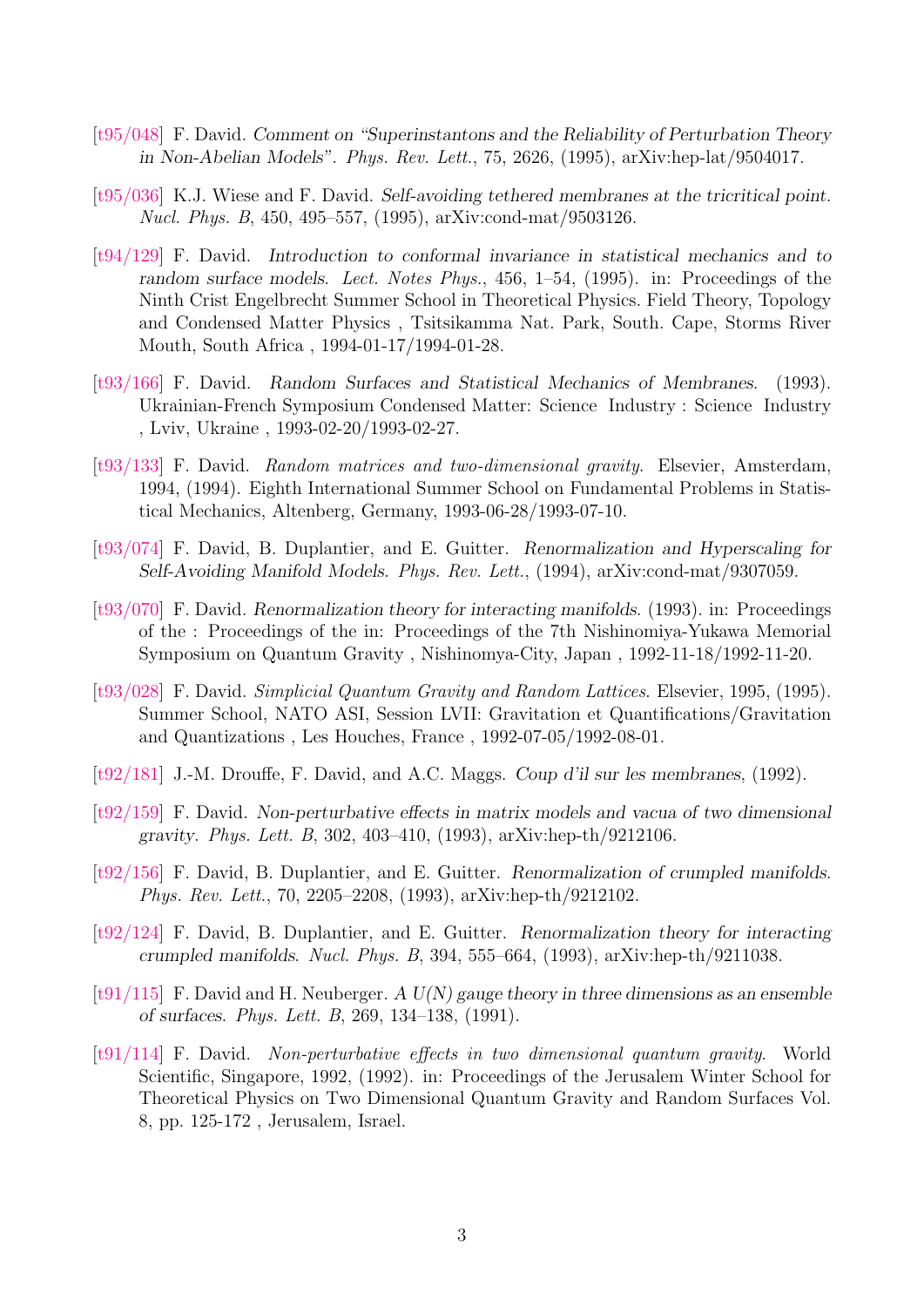- $[t91/113]$  F. David. Introduction to the statistical mechanics of random surfaces and membranes. World Scientific, Singapore, 1992, (1992). in: Proceedings of the Jerusalem Winter School for Theoretical Physics on Two Dimensional Quantum Gravity and Random Surfaces , Jerusalem, Israel.
- [\[t91/064\]](http://www-spht.cea.fr/Docspht/search/article.php?id=t91/064) F. David. What is the intrinsic geometry of two-dimensional quantum gravity? Nucl. Phys. B, 368, 671–700, (1992).
- [\[t90/187\]](http://www-spht.cea.fr/Docspht/search/article.php?id=t90/187) F. David and S. Leibler. Vanishing tension of fluctuating membranes. J. Physique II, 1, 959–976, (1991).
- [\[t90/178\]](http://www-spht.cea.fr/Docspht/search/article.php?id=t90/178) F. David. Non-perturbative effects in 2D gravity and matrix models. (1990). in: Proceedings of the : Proceedings of the in: Proceedings of the Spring School on String Theory and Quantum Gravity Gravity, Cargèse, France.
- $[t90/127]$  F. David. Matrix models and 2-D gravity. (1991). in: Proceedings of the : Proceedings of the in: Proceedings of the Spring School on String Theory and Quantum Gravity , Trieste, Italy.
- [\[t90/126\]](http://www-spht.cea.fr/Docspht/search/article.php?id=t90/126) F. David. Renormalization group treatment of entropic interactions in lamellar phases. J. Physique, 51, C7,, (1990). in: Proceedings of the International Workshop on Geometry and Interfaces , Aussois, France.
- [\[t90/090\]](http://www-spht.cea.fr/Docspht/search/article.php?id=t90/090) F. David. Phases of the large N matrix model and non-perturbative effects in 2d gravity. Nucl. Phys. B, 348, 507–524, (1991).
- [\[t90/043\]](http://www-spht.cea.fr/Docspht/search/article.php?id=t90/043) F. David. Loop equations and non-perturbative effects in two-dimensional quantum gravity. Mod. Phys. Lett. A, 5, 1019–1030, (1990).
- [\[t90/006\]](http://www-spht.cea.fr/Docspht/search/article.php?id=t90/006) D. Bensimon, F. David, S. Leibler, and A. Pumir. Stability of charged membranes. J. Physique, 51, 689–695, (1990).
- [\[t89/205\]](http://www-spht.cea.fr/Docspht/search/article.php?id=t89/205) F. David and S. Leibler. Physique statistique des membranes fluctuantes, (1989).
- [\[t89/174\]](http://www-spht.cea.fr/Docspht/search/article.php?id=t89/174) F. David. Random surfaces: some recent advances. Nucl. Phys. B (Proc. Suppl.), 17, 51–58, (1989). in: Proceedings of the 1989 Symposium on Lattice Field Theory (Lattice 89) , Capri, Italy.
- [\[t89/148\]](http://www-spht.cea.fr/Docspht/search/article.php?id=t89/148) E. Guitter, S. Leibler, A.C. Maggs, and F. David. Stretching and buckling of polymerized membranes: a Monte Carlo study. J. Physique, 51, 1055–1060, (1989).
- [\[t89/131\]](http://www-spht.cea.fr/Docspht/search/article.php?id=t89/131) F. David and S. Leibler. Multicritical unbinding phenomena and nonlinear functional renormalization group. Phys. Rev. B,  $41, 12926-12929, (1990)$ .
- [\[t89/029\]](http://www-spht.cea.fr/Docspht/search/article.php?id=t89/029) F. David. O(n) gauge models and self-avoiding random surfaces in three dimensions. Europhys. Lett., 9, 575–580, (1989).
- [\[t89/002\]](http://www-spht.cea.fr/Docspht/search/article.php?id=t89/002) E. Guitter, F. David, S. Leibler, and L. Peliti. Thermodynamical behavior of polymerized membranes. J. Physique, 50, 1787–1819, (1989).
- [\[t88/193\]](http://www-spht.cea.fr/Docspht/search/article.php?id=t88/193) F. David. Geometry and field theory of random surfaces and membranes. World Scientific, Singapore, 1989 [Second Edition: 2004], (1989). Jerusalem Winter School for Theoretical Physics. Statistical Mechanics of Membranes and Surfaces , Jerusalem, Israel.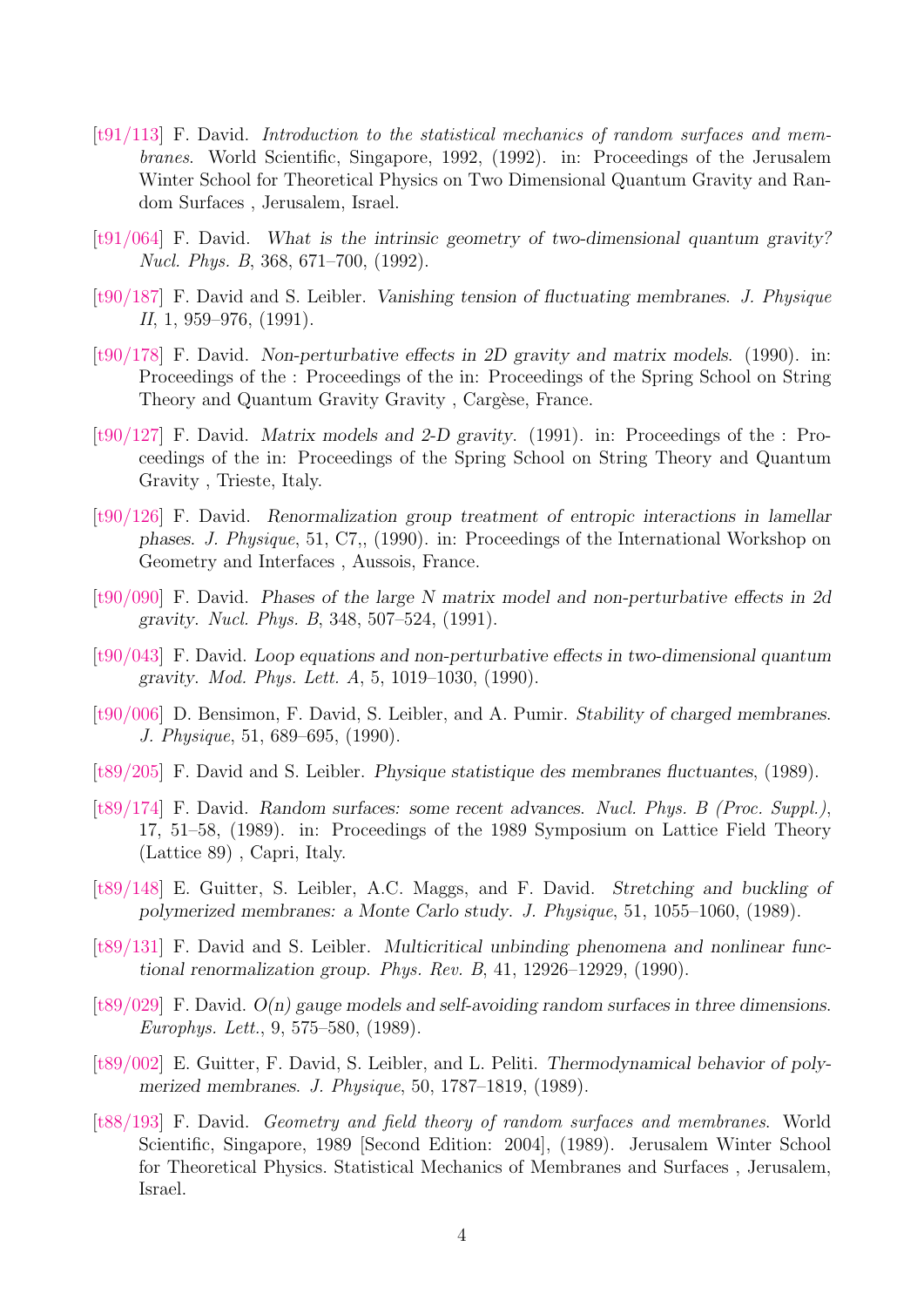- [\[t88/191\]](http://www-spht.cea.fr/Docspht/search/article.php?id=t88/191) F. David. Random surfaces and the statistics of membranes. Phys. Rep., 184, 221– 227, (1989). in: Proceedings of the Carg'ese Advanced Research Workshop on Common Trends in Statistical Physics and Field Theory, Cargèse, France.
- [\[t88/133\]](http://www-spht.cea.fr/Docspht/search/article.php?id=t88/133) E. Guitter, F. David, S. Leibler, and L. Peliti. Crumpling and buckling transitions in polymerized membranes. Phys. Rev. Lett., 61, 2949–2952, (1988).
- [\[t88/132\]](http://www-spht.cea.fr/Docspht/search/article.php?id=t88/132) F. David. Conformal field theories coupled to 2 − d gravity in the conformal gauge. Mod. Phys. Lett. A, 3, 1651–1656, (1988).
- [\[t88/097\]](http://www-spht.cea.fr/Docspht/search/article.php?id=t88/097) F. David. Sur l'entropie des surfaces aléatoires. C. R. Acad. Sci., 307, 1051–1053, (1988).
- [\[t88/050\]](http://www-spht.cea.fr/Docspht/search/article.php?id=t88/050) F. David. Hamiltonian treatment of the statistics of fluid incompressible membranes. Europhys. Lett., 6, 603–608, (1988).
- [\[t88/046\]](http://www-spht.cea.fr/Docspht/search/article.php?id=t88/046) F. David. Comment on "perturbative stability of smooth strings". Phys. Rev. Lett., 61, 1429(c), (1988).
- [\[t87/171\]](http://www-spht.cea.fr/Docspht/search/article.php?id=t87/171) F. David and E. Guitter. Crumpling transition in elastic membranes: renormalization group treatment. Europhys. Lett., 5, 709–713, (1988).
- $[t87/158]$  F. David. Instabilités dans les modèles de surface fluides avec rigidité. (1987). Workshop sur Les Phénomènes de Surfaces, Université de Mons, Belgique.
- [\[t87/153\]](http://www-spht.cea.fr/Docspht/search/article.php?id=t87/153) F. David and J.-M. Drouffe. Monte Carlo simulations of random rigid surfaces with random lattices. Nucl. Phys. B (Proc. Suppl.), 4, 83–87, (1988). in: Proceedings of the International Symposium on Field Theory on the Lattice - Théorie des champs sur réseau (LAT 87), Seillac, France.
- [\[t87/140\]](http://www-spht.cea.fr/Docspht/search/article.php?id=t87/140) F. David, J.S. Feldman, and V. Rivasseau. On the large order behavior of  $\Phi_4^4$ . Commun. Math. Phys., 116, 215–233, (1988).
- [\[t87/122\]](http://www-spht.cea.fr/Docspht/search/article.php?id=t87/122) B. Duplantier and F. David. Exact partition functions and correlation functions for multiple hamiltonian walks on the Manhattan lattice. J. Stat. Phys., 51, 327–434, (1988).
- [\[t87/105\]](http://www-spht.cea.fr/Docspht/search/article.php?id=t87/105) F. David and E. Guitter. Rigid random surfaces at large d. Nucl. Phys. B, 295, [FS21], (1988).
- [\[t87/102\]](http://www-spht.cea.fr/Docspht/search/article.php?id=t87/102) F. David, E. Guitter, and L. Peliti. Critical properties of fluid membranes with hexatic order. J. Physique, 48, 2059–2066, (1987).
- [\[t87/028\]](http://www-spht.cea.fr/Docspht/search/article.php?id=t87/028) F. David, J. Jurkiewicz, A. Krzywicki, and B. Petersson. Critical exponents in a model of dynamically triangulated random surfaces. Nucl. Phys. B, 290, [FS20], (1987).
- [\[t86/189\]](http://www-spht.cea.fr/Docspht/search/article.php?id=t86/189) F. David and E. Guitter. Instabilities in membrane models. Europhys. Lett., 3, 1169–1174.
- [\[t86/171\]](http://www-spht.cea.fr/Docspht/search/article.php?id=t86/171) F. David. Random surfaces models based on random triangulations. (1987). in: Proceedings of the Paris-Meudon Colloquium : Proceedings of the Paris-Meudon Colloquium in: Proceedings of the Paris-Meudon Colloquium String Theory, Quantum Cosmology and Quantum Gravity, in: Proceedings of the Paris-Meudon Colloquium Strin, Meudon, France.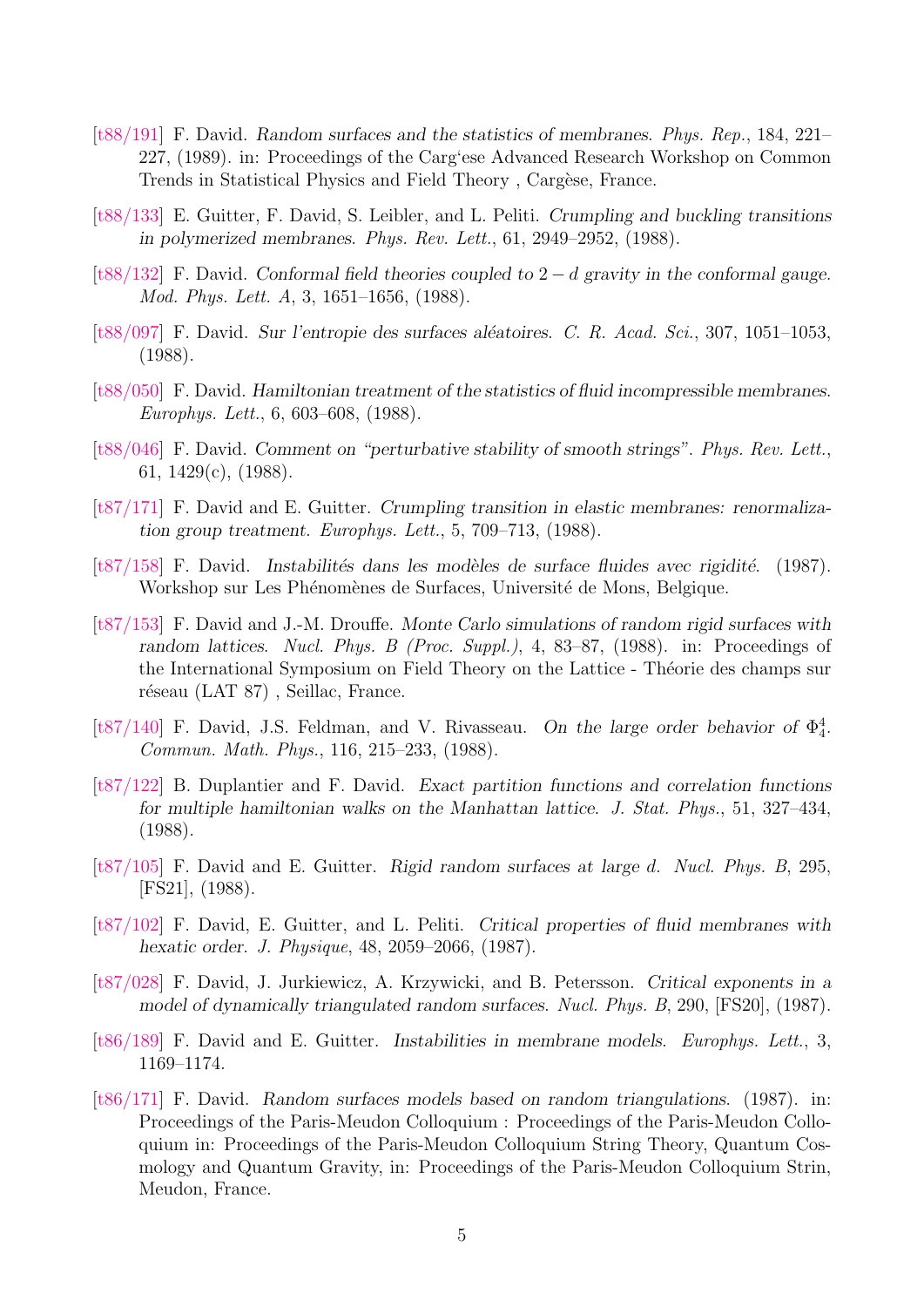- [\[t86/078\]](http://www-spht.cea.fr/Docspht/search/article.php?id=t86/078) A. Billoire and F. David. Scaling properties of randomly triangulated planar random surfaces: a numerical study. Nucl. Phys. B, 275, [FS17], (1986).
- [\[t86/052\]](http://www-spht.cea.fr/Docspht/search/article.php?id=t86/052) F. David. Rigid surfaces in a space with large dimensionality. Europhys. Lett., 2, 577–582, (1986).
- [\[t85/187\]](http://www-spht.cea.fr/Docspht/search/article.php?id=t85/187) A. Billoire and F. David. Microcanonical simulations of randomly triangulated planar random surfaces. Phys. Lett. B, 168, 279–283, (1986).
- [\[t85/174\]](http://www-spht.cea.fr/Docspht/search/article.php?id=t85/174) F. David. The theoretical status of the operator product expansion. (1986). in: Proceedings of the Workshop on Non-Perturbative Methods : Proceedings of the Workshop on Non-Perturbative Methods , Montpellier, France.
- [\[t85/136\]](http://www-spht.cea.fr/Docspht/search/article.php?id=t85/136) F. David and R. Hong Tuan. A duality property of planar Feynman diagrams. Phys. Lett. B, 158, 435–437, (1985).
- [\[t85/076\]](http://www-spht.cea.fr/Docspht/search/article.php?id=t85/076) F. David. Randomly triangulated surfaces in -2 dimensions. Phys. Lett. B, 159, 303–306, (1985).
- [\[t85/046\]](http://www-spht.cea.fr/Docspht/search/article.php?id=t85/046) F. David. The operator product expansion and renormalons: A comment. Nucl. Phys. B, 263, 637–648, (1986).
- [\[t85/025\]](http://www-spht.cea.fr/Docspht/search/article.php?id=t85/025) F. David, D.A. Kessler, and H. Neuberger. A study of  $(\pi^2)^3_3$  at  $N = \infty$ . Nucl. Phys. B, 257, [FS14], (1985).
- [\[t85/020\]](http://www-spht.cea.fr/Docspht/search/article.php?id=t85/020) F. David. A model of random surfaces with non-trivial critical behaviour. Nucl. Phys. B, 257, [FS14], (1985).
- [\[t84/188\]](http://www-spht.cea.fr/Docspht/search/article.php?id=t84/188) F. David. Planar Diagrams, Two-Dimensional Lattice Gravity and Surface Models. Nucl. Phys. B, 257, 45–58, (1984).
- [\[t84/134\]](http://www-spht.cea.fr/Docspht/search/article.php?id=t84/134) G. Bhanot and F. David. The phases of the  $O(3)$   $\sigma$ -model for imaginary  $\vartheta$ . Nucl. Phys. B, 251, [FS13], (1985).
- [\[t84/133\]](http://www-spht.cea.fr/Docspht/search/article.php?id=t84/133) F. David, D.A. Kessler, and H. Neuberger. Bardeen-Moshe-Bander fixed point and the ultraviolet triviality of  $(\Phi^2)^3_3$ . Phys. Rev. Lett., 53, 2071–2074, (1984).
- [\[t84/132\]](http://www-spht.cea.fr/Docspht/search/article.php?id=t84/132) F. David and A. Strominger. On the calculability of Newton's constant and the renormalizability of scale invariant quantum gravity. Phys. Lett. B, 143, 125–129, (1984).
- [\[t84/125\]](http://www-spht.cea.fr/Docspht/search/article.php?id=t84/125) F. David. Planar diagrams, two-dimensional lattice gravity and surface models. Nucl. Phys. B, 257, [FS14], (1985).
- [\[t84/116\]](http://www-spht.cea.fr/Docspht/search/article.php?id=t84/116) F. David and H.W. Hamber. Chiral condensate with Wilson fermions. Nucl. Phys. B, 248, 381–391, (1984).
- [\[t84/111\]](http://www-spht.cea.fr/Docspht/search/article.php?id=t84/111) F. David. A comment on induced gravity. Phys. Lett. B, 138, 383–385, (1984).
- [\[t84/110\]](http://www-spht.cea.fr/Docspht/search/article.php?id=t84/110) F. David. Instantons and condensates in two-dimensional  $CP^{n-1}$  models. Phys. Lett. B, 138, 139–144, (1984).
- [\[t83/168\]](http://www-spht.cea.fr/Docspht/search/article.php?id=t83/168) M.C. Bergère and F. David. Ambiguities of renormalized  $\Phi_4^4$  field theory and the singularities of its Borel transform. Phys. Lett. B, 135, 412–416, (1984).